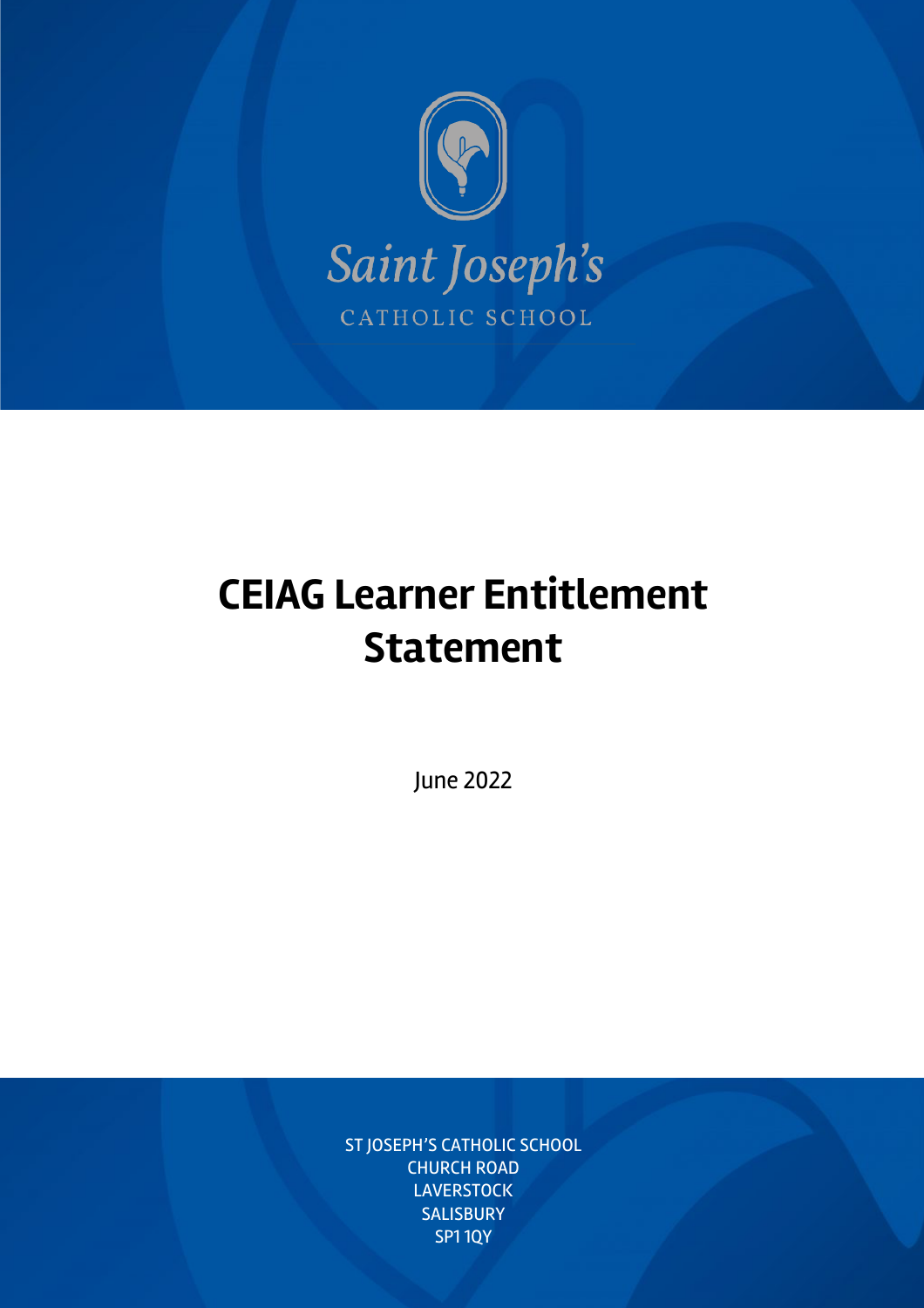

# **St Joseph's Catholic School - CEIAG Learner Entitlement**

## **Overview**

CEIAG is an important and integral part of the work and life of our school.

All learners have access to unbiased, free, and impartial careers advice and are actively encouraged to take responsibility for their futures and plan and manage their own personal development and career progression. All this is currently delivered through a structured careers programme across all year groups. Learners have access to relevant up to date information via Careerpilot, Career Companion and eCLIPS; they are given opportunities to taste or try out possible careers through taster sessions and work experience and can take part in a full range of careers activities both in and outside of school. In 2022, we have been able to introduce Skills Day across the whole school, a day in which all learners are enabled to access a diverse range of employers, apprenticeship and training providers alongside FE and HE contributors. These outside agencies led workshops accessible for all year groups. Our school is both flexible and adaptable in its approach to careers education. Individual learner's needs are constantly evaluated and the programme changed or adapted to ensure that it is fit for purpose and supportive of equal opportunities. The most important aspect of CEIAG is to ensure that learners are prepared and supported to make well informed and realistic decisions post 16 and develop skills as lifelong learners.

Parents are actively encouraged to be involved in all aspects of their child's progression and future prospects. They have access to form tutors, subject leaders, Directors of Learning and specialist advisors, through parents evenings, careers fairs, initiative evenings (e.g. Work Experience introduction) and progress review meetings. During the period of the pandemic, these have taken place virtually. CEIAG is available to parents and carers direct; via Careerpilot but 1-1 meetings can be arranged with specialists if required.

# **Curriculum**

All learners experience a relevant and appropriate careers curriculum which promotes equal opportunities, British Values, challenges stereotypes, raises aspirations and encourages learners to reach their full potential. Learners are taught to take responsibility for their futures and encouraged to make full use of the learning opportunities, resources and events made available to them.

### **Careers Education at KS3 & KS4**

#### **Access our Career Development Audit mapped against the CDI framework here: https://sjcs.org.uk/career-development-audit**

Learners in KS3 begin discovering and exploring options and pathways open to them. They learn about the value of investing in learning, career development and start planning for their future. All learners are catered for with specialist SEN support and higher attaining pupils identified and encouraged to raise aspirations and achieve their full potential.

#### **Year 7**

• Careers education programme delivered through fortnightly PSHE sessions by form teachers through structured lessons mapped against the CDI Framework for careers, employability and enterprise education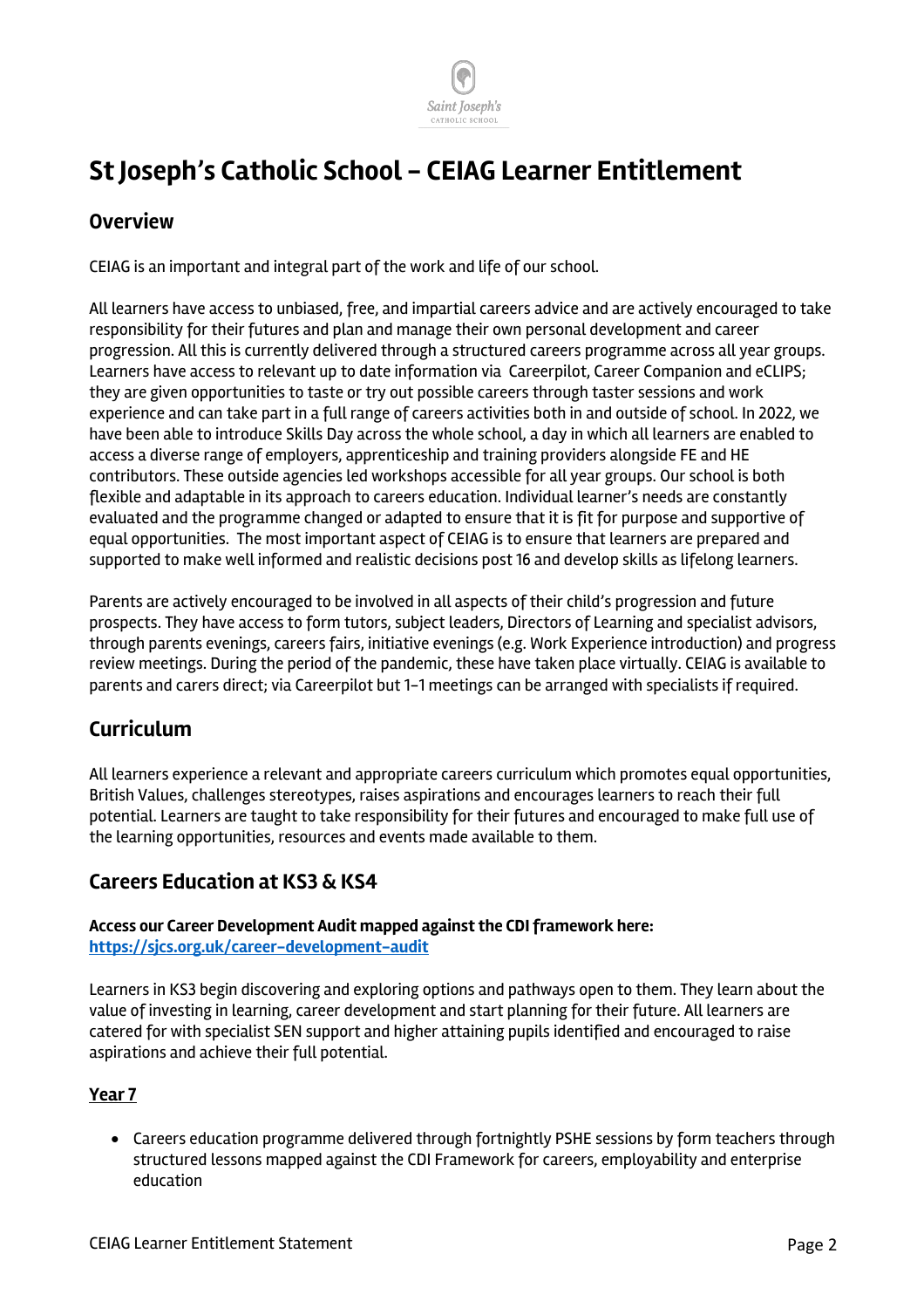

- 'Challenging Stereotypes' assembly: an introduction to CEAIG with a focus on tackling gender stereotypes and pre-empting prejudice by inviting outside agencies into school
- SEN pupils identified and supported by SEN team (information passed to outside agencies).
- Higher Attainers encouraged to raise aspirations through HA booklets and HA extra-curricular events.
- Higher Education awareness Bath Spa University targeted at Pupil Premium pupils.
- Access to an independent and impartial careers adviser through lunchtime drop-in.
- Introduction to Careerpilot
- Virtual and in person employer engagement
- Skills Day an opportunity to explore a full range of possibilities for their future

#### **Year 8**

- Careers education programme delivered through fortnightly PSHE sessions by form teachers through structured lessons, including an introduction to the Buzz Test, mapped against the CDI Framework for careers, employability, and enterprise education
- Embedding the importance of careers education by developing the skills they need to start planning and managing their own personal and career development.
- Various external and internal visits promoting STEM pathways (e.g. Sparsholt visit, Skills Day)
- Higher Attainers encouraged to raise aspirations through team events, activities and curriculumbased booklets
- Higher Education Awareness Bath Spa University targeted at Pupil Premium Pupils.
- Introduction to Careerpilot.
- All Year 8 pupils have access to 1:1 guidance interviews and lunchtime drop-in sessions with our impartial independent careers adviser.
- Virtual and in person employer engagement
- Skills Day an opportunity to explore a full range of possibilities for their future

# **Key Stage 4**

Learners in KS4 concentrate on exploring post-16 opportunities, which includes preparation for the "world of work". Pupils spend one week on work experience where they learn about the work placement, health and safety and experience what it is like to be an employee. Pupils also have the opportunity to apply for virtual work experience placements throughout the year using platforms which include Speakers for School, Springpod and Pre-med Projects. Pupils are supported to make informed decisions when planning their future. All learners are catered for with specialist SEN support and higher attaining pupils identified and encouraged to raise aspirations and achieve to their full potential.

#### **Year 9**

- Careers education programme delivered through fortnightly PSHE sessions by form teachers through structured lessons mapped against the CDI Framework for careers, employability and enterprise education
- All Year 9 pupils have access to 1:1 guidance interviews and lunchtime drop-in sessions with our impartial independent careers adviser.
- Introduction to Careerpilot and Careerpilot sessions in school for awareness about Post 16 options.
- Range of structured lessons promoting British Values and Skills for Life, road safety, drug awareness, delivered fortnightly through structured PSHE lessons.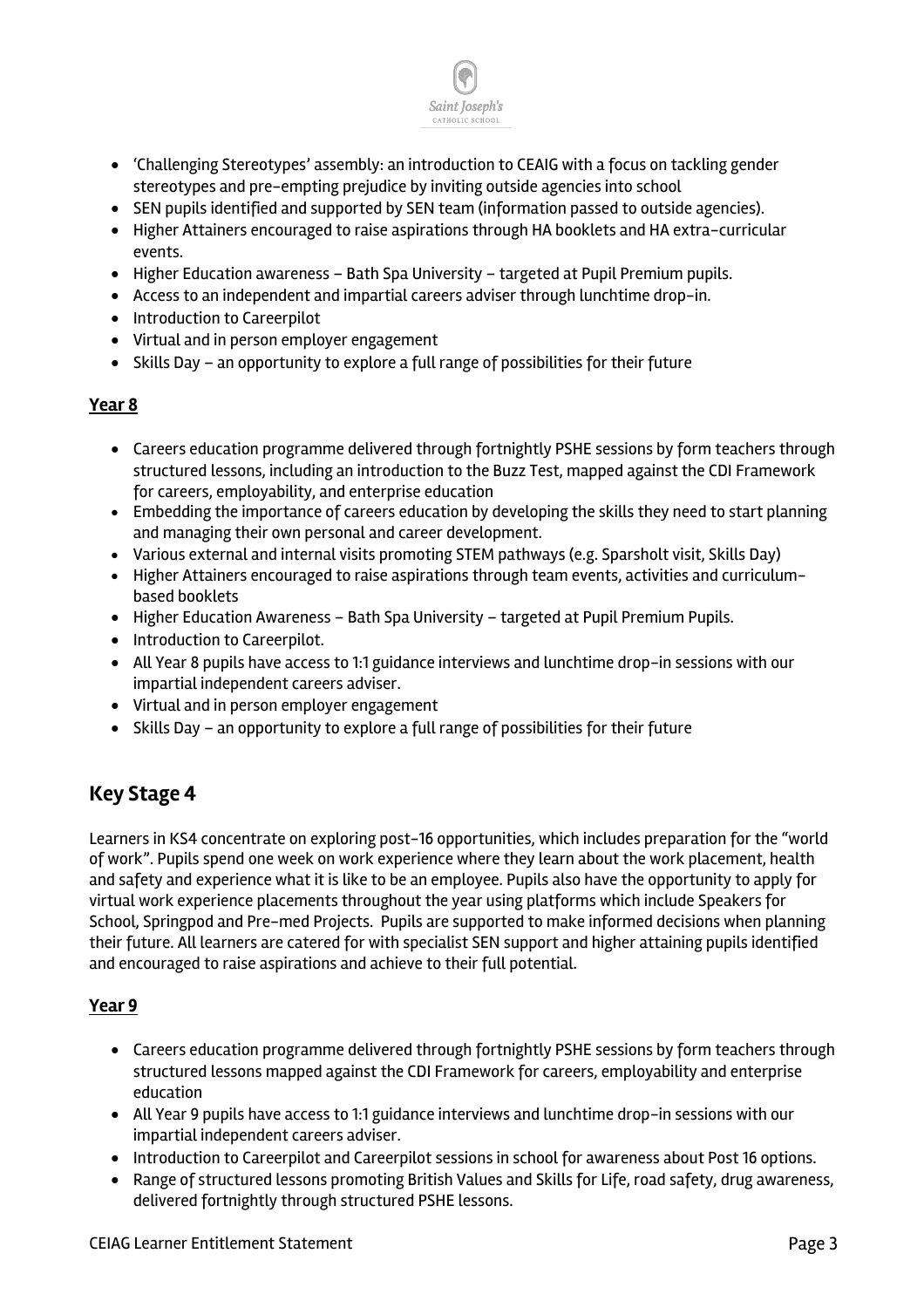

- University visits to promote and raise awareness of higher education. Bath Spa University do workshops for Pupil Premium pupils in school, and there is a visit to Bath Spa for Year 9 in the summer term.
- Higher Attainers encouraged to raise aspirations through team events, activities and curriculumbased booklets in English Language, French, Spanish, History, Geography, Sociology and RE.
- Entry to the Salisbury Education Challenge Competition, run and organised by the Salisbury Chamber of Commerce.
- Virtual and in person employer engagement
- Career workshops as opportunities arise
- Virtual Work Experience opportunities
- Skills Day an opportunity to explore a full range of possibilities for their future

#### **Year 10**

- Careers education programme delivered through fortnightly PSHE sessions by form teachers through structured lessons mapped against the CDI Framework for careers, employability and enterprise education
- All Year 10 pupils have access to 1:1 guidance interviews and lunchtime drop-in sessions with our impartial independent careers adviser
- Range of structured lessons promoting skills for life delivered fortnightly through structured PSHE lessons
- Use of Careerpilot to research labour market, raise aspirations and explore possibilities for their future
- Interview preparation and Mock Interview Day– learners are taught how to write a CV and letter of application. Their paperwork is then scrutinised by local businesses who then offer their services for Mock Interview Day where pupils go through the process of a formal interview. After the mock interview, they are given feedback by the employer and a self-evaluation is completed by the learner
- Work Experience Parent/Carer Information session
- Work Experience A 1 week placement with an employer, experiencing the world of work this is evaluated by the employer and a self-evaluation is completed by the learner
- Updating Progress Files
- SEN, vulnerable and children looked after have a 1-1 interview with an independent careers adviser an action plan is compiled and their progression monitored to ensure sufficient IAG and support are in place for post 16 decisions
- Learners tracked to ensure progress is being made and learners are on target to meet predicted grades.
- Encouragement to attend raising awareness events such as a Careers Fair/information sessions to promote awareness of future career opportunities
- Skills Day an opportunity to explore a full range of possibilities for their future
- Women in Engineering Day at Chippenham College
- Virtual and in person employer engagement
- Visit to Winchester University
- Higher Attainers visit to Oxford University
- Higher Attainers encouraged to raise aspirations through team events, activities and curriculumbased booklets in English Language, French, Spanish, History, Geography, Sociology and RE
- Further Education  $\&$  6<sup>th</sup> Form visits for all pupils
- Post-16 Parent/Carer Information evening
- Career workshops provided by external agencies
- Enterprise Adviser briefing session about the world of work and employer expectations